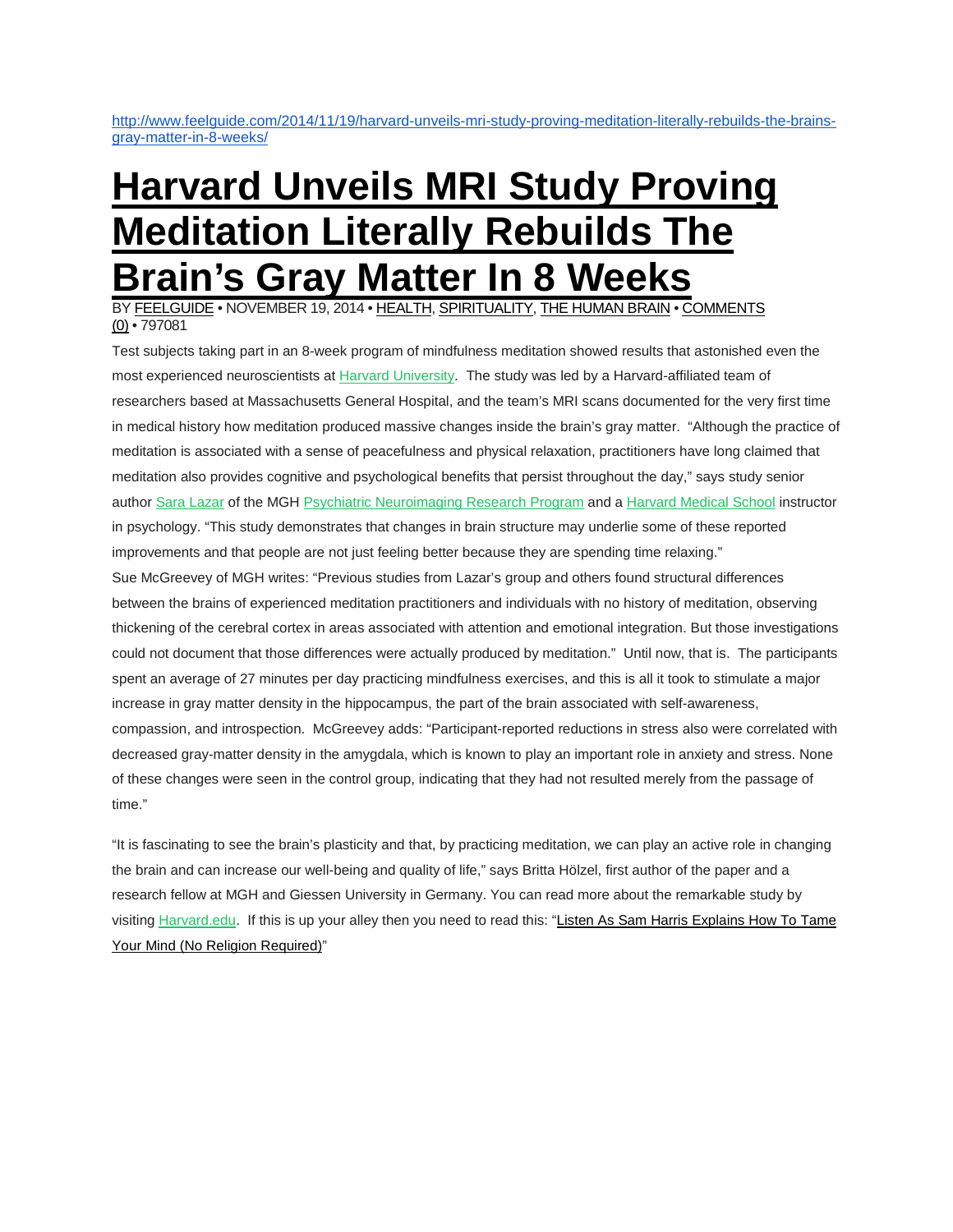associated with awareness, stress

January 21, 2011 | Editor's Pick Popular



By Sue McGreevey, MGH Communications

articipating in an eight-week mindfulness meditation program appears to make

measurable changes in brain regions associated with memory, sense of self, empathy, and stress. In a study that will appear in the Jan. 30 issue of [Psychiatry Research:](http://www.elsevier.com/wps/find/journaldescription.cws_home/522789/description%23description)  [Neuroimaging,](http://www.elsevier.com/wps/find/journaldescription.cws_home/522789/description%23description) a team led by Harvard-affiliated researchers at [Massachusetts General](http://www.massgeneral.org/)  [Hospital](http://www.massgeneral.org/) (MGH) reported the results of their study, the first to document meditationproduced changes over time in the brain's gray matter.

"Although the practice of meditation is associated with a sense of peacefulness and physical relaxation, practitioners have long claimed that meditation also provides cognitive and psychological benefits that persist throughout the day," says study senior author [Sara Lazar](http://connects.catalyst.harvard.edu/profiles/profile/person/12961) of the MGH [Psychiatric Neuroimaging Research Program](http://www2.massgeneral.org/allpsych/psychneuro/psychneuroimaging.asp) and a [Harvard Medical School](http://hms.harvard.edu/hms/home.asp) instructor in psychology. "This study demonstrates that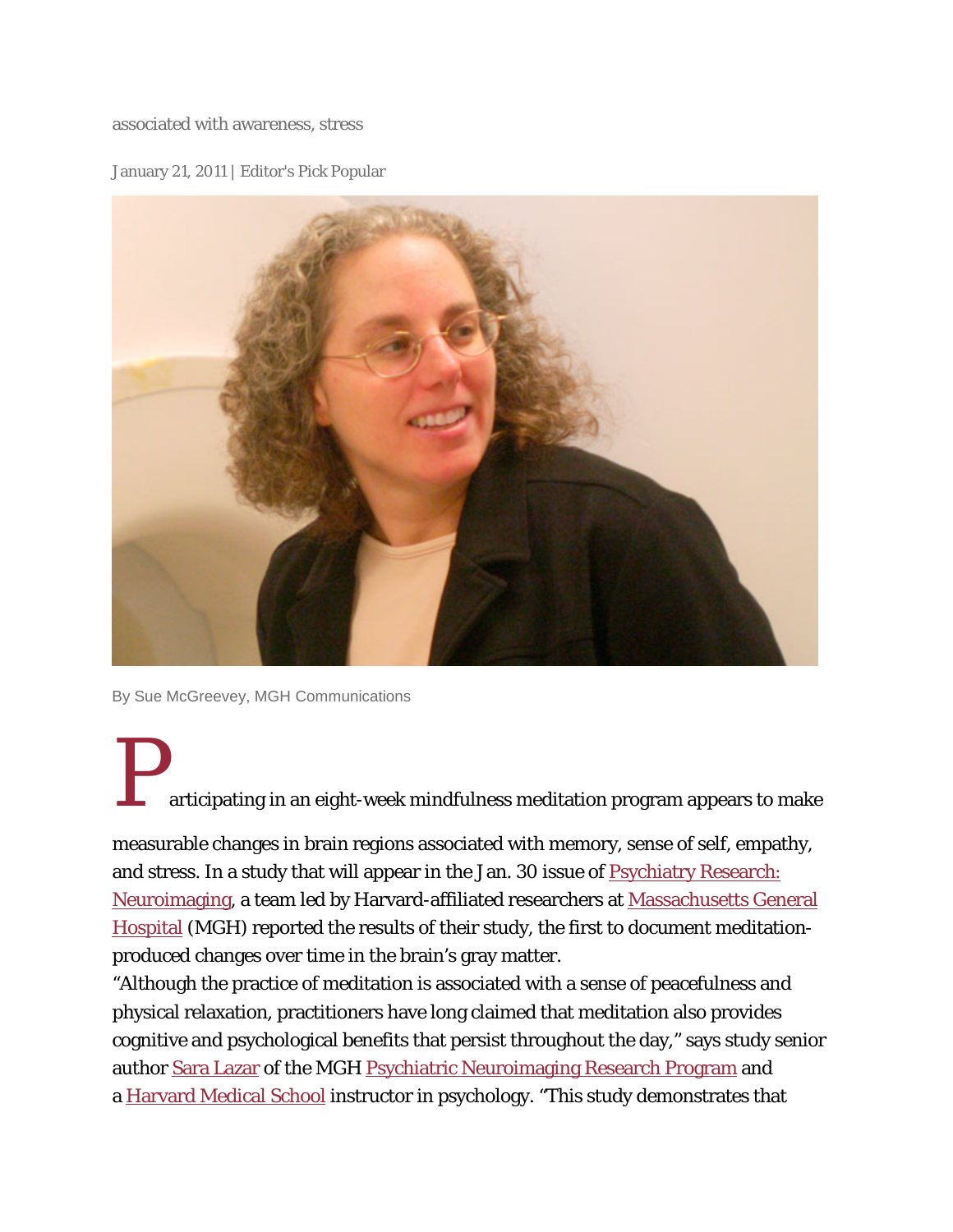changes in brain structure may underlie some of these reported improvements and that people are not just feeling better because they are spending time relaxing." Previous studies from Lazar's group and others found structural differences between the brains of experienced meditation practitioners and individuals with no history of meditation, observing thickening of the cerebral cortex in areas associated with attention and emotional integration. But those investigations could not document that those differences were actually produced by meditation.

For the current study, magnetic resonance (MR) images were taken of the brain structure of 16 study participants two weeks before and after they took part in the eightweek [Mindfulness-Based Stress Reduction \(MBSR\) Program](http://www.umassmed.edu/cfm/stress/index.aspx) at th[eUniversity of](http://www.umassmed.edu/content.aspx?id=41252)  [Massachusetts Center for Mindfulness.](http://www.umassmed.edu/content.aspx?id=41252) In addition to weekly meetings that included practice of mindfulness meditation — which focuses on nonjudgmental awareness of sensations, feelings, and state of mind — participants received audio recordings for guided meditation practice and were asked to keep track of how much time they practiced each day. A set of MR brain images was also taken of a control group of nonmeditators over a similar time interval.

| Subscribe to the                                       |
|--------------------------------------------------------|
| <b>Daily Gazette</b>                                   |
| Sign up for daily emails with the latest Harvard news. |
| Submit                                                 |

Meditation group participants reported spending an average of 27 minutes each day practicing mindfulness exercises, and their responses to a mindfulness questionnaire indicated significant improvements compared with pre-participation responses. The analysis of MR images, which focused on areas where meditation-associated differences were seen in earlier studies, found increased gray-matter density in the hippocampus, known to be important for learning and memory, and in structures associated with selfawareness, compassion, and introspection.

Participant-reported reductions in stress also were correlated with decreased graymatter density in the amygdala, which is known to play an important role in anxiety and stress. Although no change was seen in a self-awareness-associated structure called the insula, which had been identified in earlier studies, the authors suggest that longer-term meditation practice might be needed to produce changes in that area. None of these